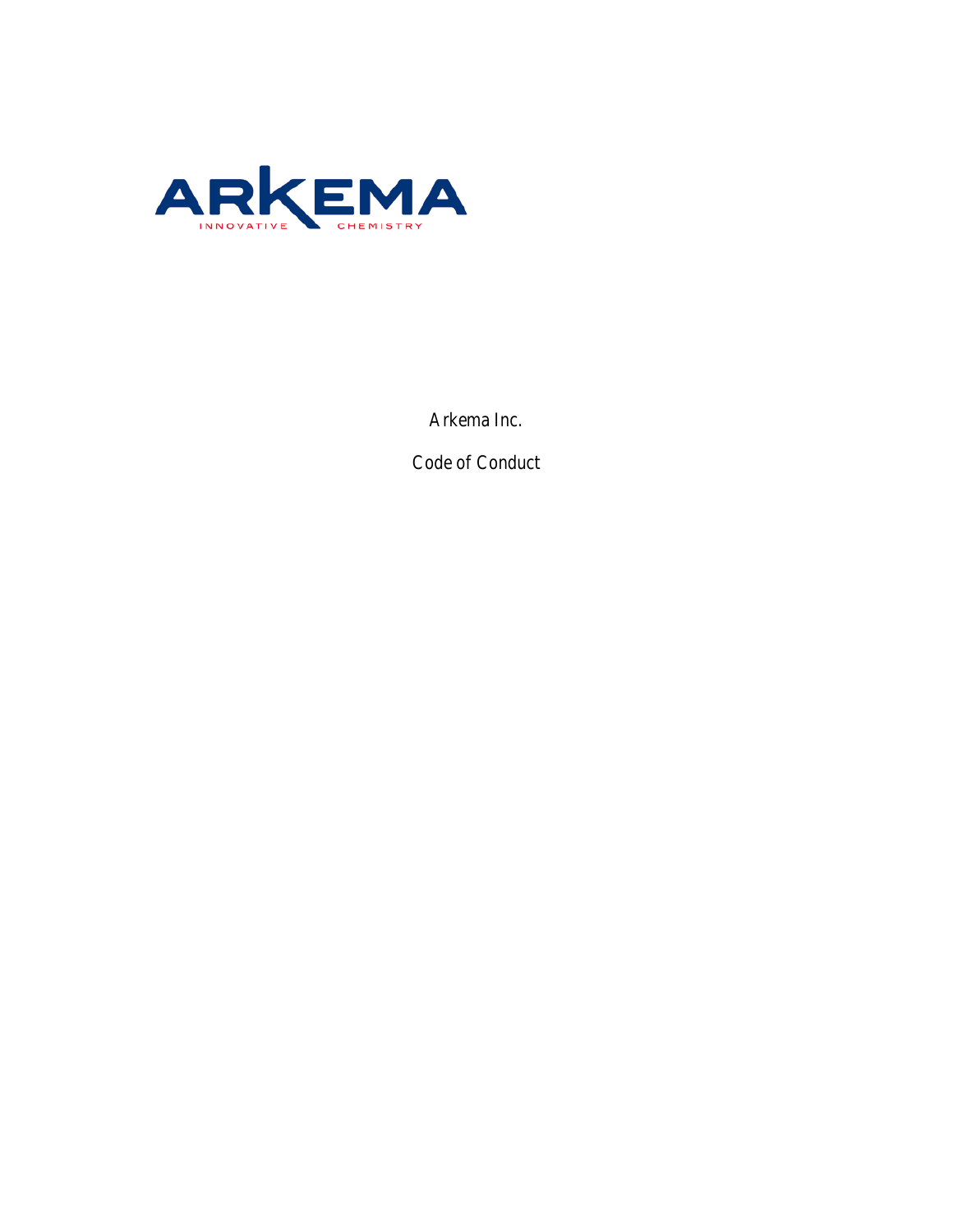# Table of Contents

|                     | <b>Section 1 -- INTRODUCTION</b>                                                                                                                                                                                    |    |
|---------------------|---------------------------------------------------------------------------------------------------------------------------------------------------------------------------------------------------------------------|----|
|                     |                                                                                                                                                                                                                     |    |
| <b>Section 2 --</b> | INDIVIDUAL RESPONSIBILITY and the ETHICS AND                                                                                                                                                                        |    |
|                     | Section 3 -- HEALTH, ENVIRONMENT AND SAFETY  4                                                                                                                                                                      |    |
|                     | Health, Environment and Safety<br><b>Company Security</b>                                                                                                                                                           |    |
|                     |                                                                                                                                                                                                                     |    |
|                     | Anti-Harassment<br>Confidential Employee Information<br><b>Equal Employment Opportunity</b><br>Family and Medical Leave<br>Immigration<br>Wage and Hour<br>Workplace Violence                                       |    |
|                     |                                                                                                                                                                                                                     |    |
|                     | Access and Use of Electronic Data and<br><b>Communications Systems</b><br>Antitrust<br><b>Business Ethics</b><br><b>Government Procurement</b><br>Lobbying<br><b>Records Retention</b><br><b>Securities Trading</b> |    |
|                     |                                                                                                                                                                                                                     | 12 |
|                     | <b>Export Compliance</b><br><b>Foreign Corrupt Practices Act</b><br><b>U.S. Antiboycott Laws</b>                                                                                                                    |    |
|                     |                                                                                                                                                                                                                     | 13 |
|                     | Copyright<br><b>Trade Secrets</b>                                                                                                                                                                                   |    |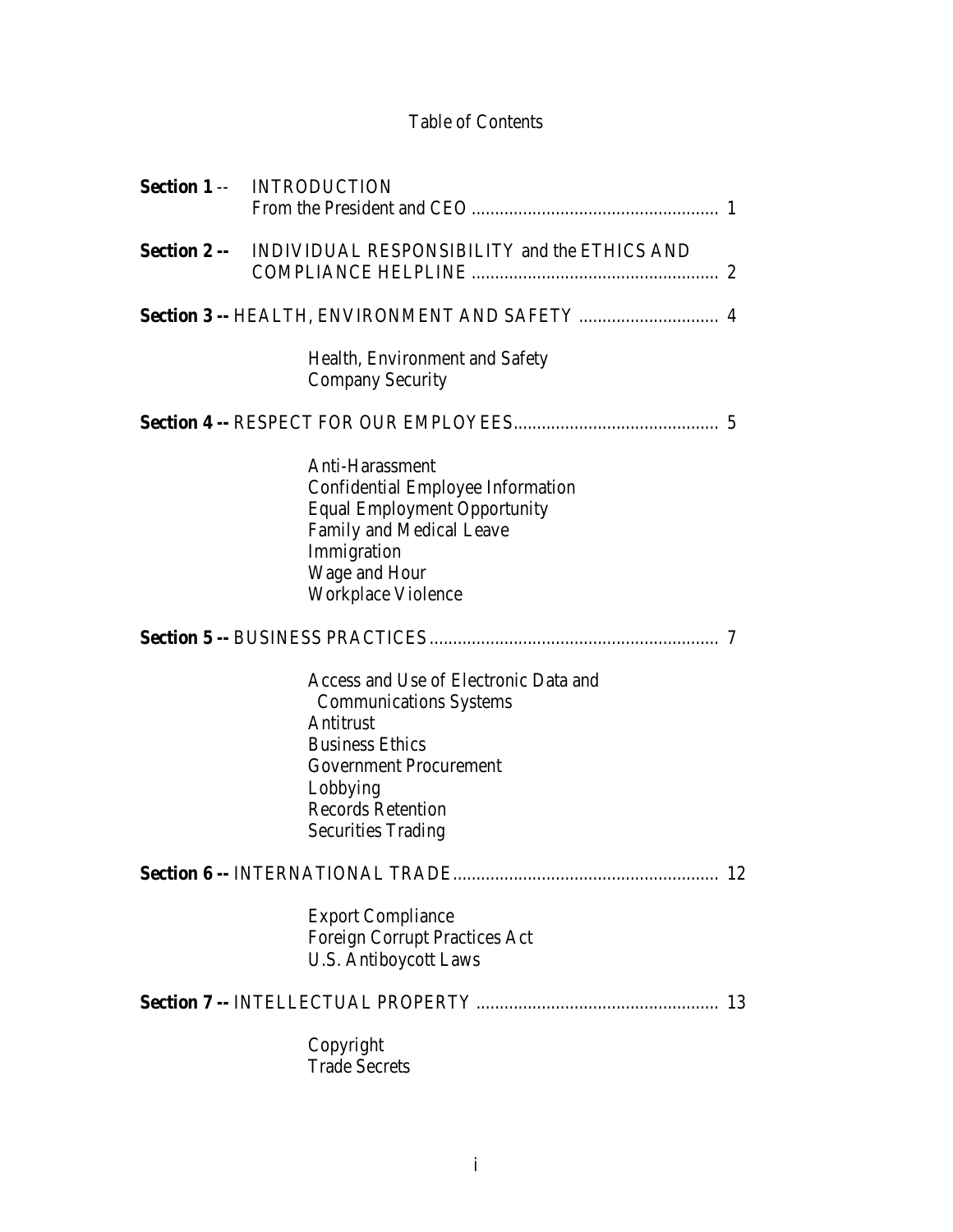# **SECTION 1 – INTRODUCTION**

# **From the President and CEO**

At Arkema, the way we do business is truly as important as the business we do. It is essential that we safeguard our employees and the communities in which we do business, and act with integrity towards our customers, suppliers and business partners. It is also of paramount importance that in everything we do, we comply with all legal and regulatory requirements.

That is why the Code of Conduct has been compiled. The Code of Conduct addresses fundamental requirements employees must meet while doing business on behalf of the company, and provides a reference to where a complete version of Arkema policy may be found. The Code includes policies addressing our responsibilities concerning the environment, co-workers, business ethics, international trade and intellectual property. It should be used as a reference to guide actions and clarify responsibilities.

However, a general guide, such as the Code of Conduct, will be not able to answer every question all the time. When the appropriate course of conduct is not clear, employees should seek out guidance from their managers and supervisors, co-workers, subject matter specialists like those in HES or HR, a member of the law department, or Arkema's Ethics and Compliance Officer. No one should feel as if they need to make a difficult decision alone.

In some cases, an employee may not feel comfortable asking a question in person. For those situations, Arkema has provided an employee Helpline. The Helpline is administered by a third-party provider and any information that is provided to them is always treated as confidential. Employees may seek compliance and ethical related assistance anonymously through the Helpline. Employees should also use the Helpline to report conduct they believe could violate any law or Arkema policy. The Helpline may be reached by either calling a toll free number or through the Internet.

Arkema's integrity is the integrity that each employee demonstrates every day. The communities in which we work should be as clean and safe at the end of the day as they were at the beginning. Each employee should return home at the end of the workday in the same condition as he/she started. The business community should be able to trust that we will always conduct our work in compliance with all applicable laws and regulations. Each individual must respect our shared corporate values of honesty, fairness and respect, in addition to complying with law and policy. These are the principles that all of us are expected to meet every day.

Richard Rowe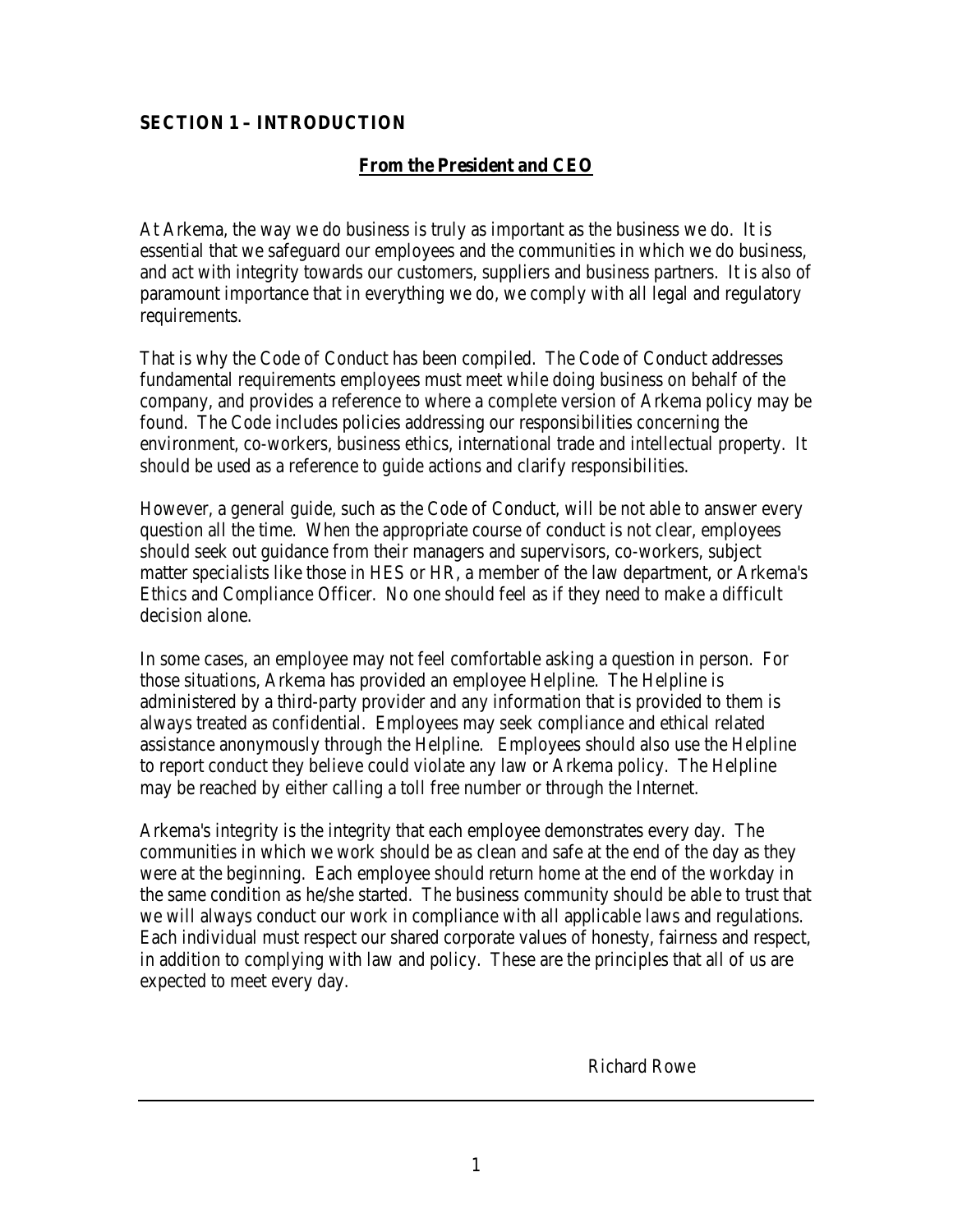#### **SECTION 2 – INDIVIDUAL RESPONSIBILITY**

Each employee has a responsibility to act ethically and lawfully in all of his or her business dealings. This means that in addition to complying with the Code of Conduct and the policies referenced in the Code, all employees are expected to perform their work with honesty and integrity in any areas not specifically addressed by the Code of Conduct. Arkema's commitment is to comply with applicable laws and uphold ethical standards in all our business activities. These standards apply to all of Arkema's activities in every market that it serves. The purpose of this Code of Conduct is to provide basic guidelines for situations in which ethical issues may arise. Failure to comply with any provision of this Code of Conduct subjects an employee to disciplinary measures up to and including termination.

This Code of Conduct, and the more general requirement to conduct all business lawfully and ethically, applies to all employees of Arkema, members of the Board of Directors, agents, consultants, contract labor and others when they are representing or acting for Arkema. Managers have the additional responsibility to take the necessary and appropriate measures to achieve full compliance with the law and this Code of Conduct and to ensure that every employee reporting to them receives adequate training. If an employee has a question about any section of this Code of Conduct, they should direct their questions to their supervisor, one of Arkema's lawyers, the Ethics and Compliance Officer or the Ethics and Compliance Helpline. If an employee becomes aware that another employee has violated this Code of Conduct, or if an employee has been solicited to act in ways that are proscribed by this Code of Conduct, he or she is obligated to report it through one of the mechanisms described above. No person has the authority to violate any law or to direct or encourage another employee or any other person to violate any law on behalf of the company. No one has the authority to retaliate against an employee who reports a possible violation or who participates in the investigation of a potential violation; anyone who does so will be subject to disciplinary action, up to and including termination of employment.

This Code of Conduct reflects general principles to guide employees in making ethical decisions and cannot and is not intended to address every specific situation. As such, nothing in this Code of Conduct prohibits or restricts the company from taking any disciplinary action on any matters pertaining to employee conduct, whether or not the conduct is expressly discussed in this Code of Conduct.

The Company strongly encourages dialogue and discussion among employees and their supervisors to facilitate lawful and ethical conduct, a greater understanding of Arkema's Code of Conduct, and Arkema's expectations for employees. Situations that may give rise to ethical questions should be identified, evaluated and discussed so that acceptable ways of handling those situations may be identified and implemented. In cases where there is any doubt, employees should discuss the matter with the Ethics and Compliance Officer, a member of the Law Department, or call the Ethics and Compliance Helpline.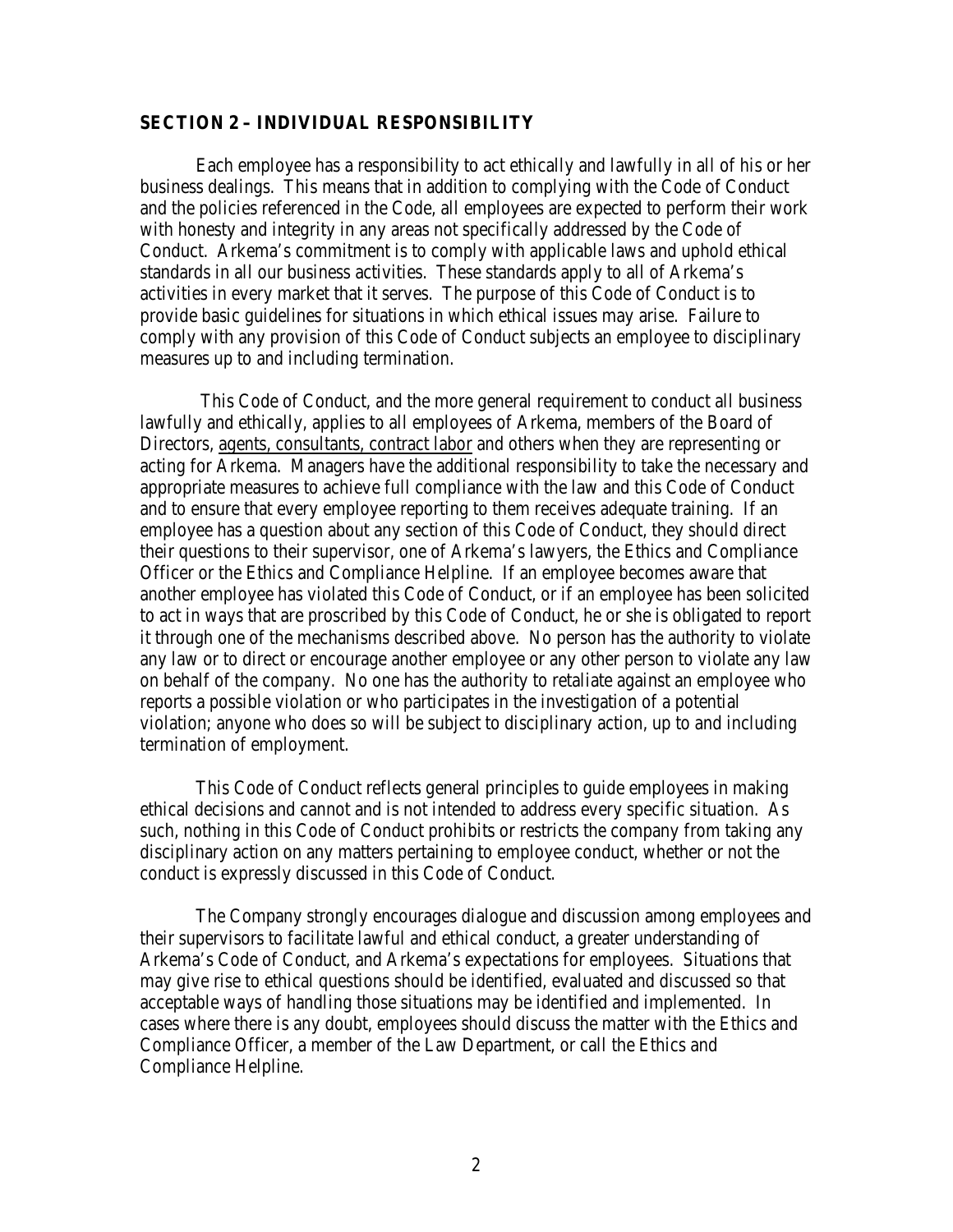Often common sense will dictate what is the ethical course to follow. Conducting work ethically simply means doing the right thing. Some warning signs to alert you that you may be entering questionable ethical territory include whenever you hear or think: "Well maybe just this once…." "No one will ever know…." "Everybody does it." When in doubt, employees should ask themselves: How would I feel if my actions were reported in the paper tomorrow? Will my action stand the test of time? Am I being fair and honest? Will I sleep soundly tonight? What would I tell my child to do?

All employees are expected to:

- Perform their work in a lawful and ethical manner:
- Read and understand the compliance policies that may apply to their position and comply with those policies;
- Complete any required compliance training, including any Code of Conduct training, and acknowledge their commitment to abide by the Code of Conduct.
- Be truthful, accurate, and complete in maintaining records, submitting documents, and making statements and reports to company personnel, government agencies, and others.

### **Ethics and Compliance Helpline**

If you are concerned about an ethical or compliance issue, talk to your supervisor or contact someone with management responsibility in your facility or group or at Corporate Headquarters. You may also call the Ethics and Compliance Officer or a member of the Law Department. If you would prefer to communicate anonymously, call the:

#### **Ethics and Compliance Helpline at 800-775-0493**

The Helpline is answered 24 hours a day by an independent answering service called the Network. Or, if you prefer to make a report online, you may do so at: [tnwgrc.com/Arkema.](https://tnwgrc.com/Arkema/) Either way, you will be asked to give a description of the issue and the location. The Network will forward the information to Arkema, which will initiate an investigation. All information given to the Network will be handled on an anonymous basis if you so choose. Remember, you do not have to identify yourself to Helpline employees or online. You may request a follow-up report, and this too can be done without giving your name. If you do decide to identify yourself, you can request a direct follow-up report on the matter.

No individual employee or contractor may be discharged, disciplined, or in any other way retaliated against by reason of the fact that they have made a report to Arkema Inc., the Ethics and Compliance Helpline or have otherwise cooperated in the investigation of a report to Arkema or the Helpline.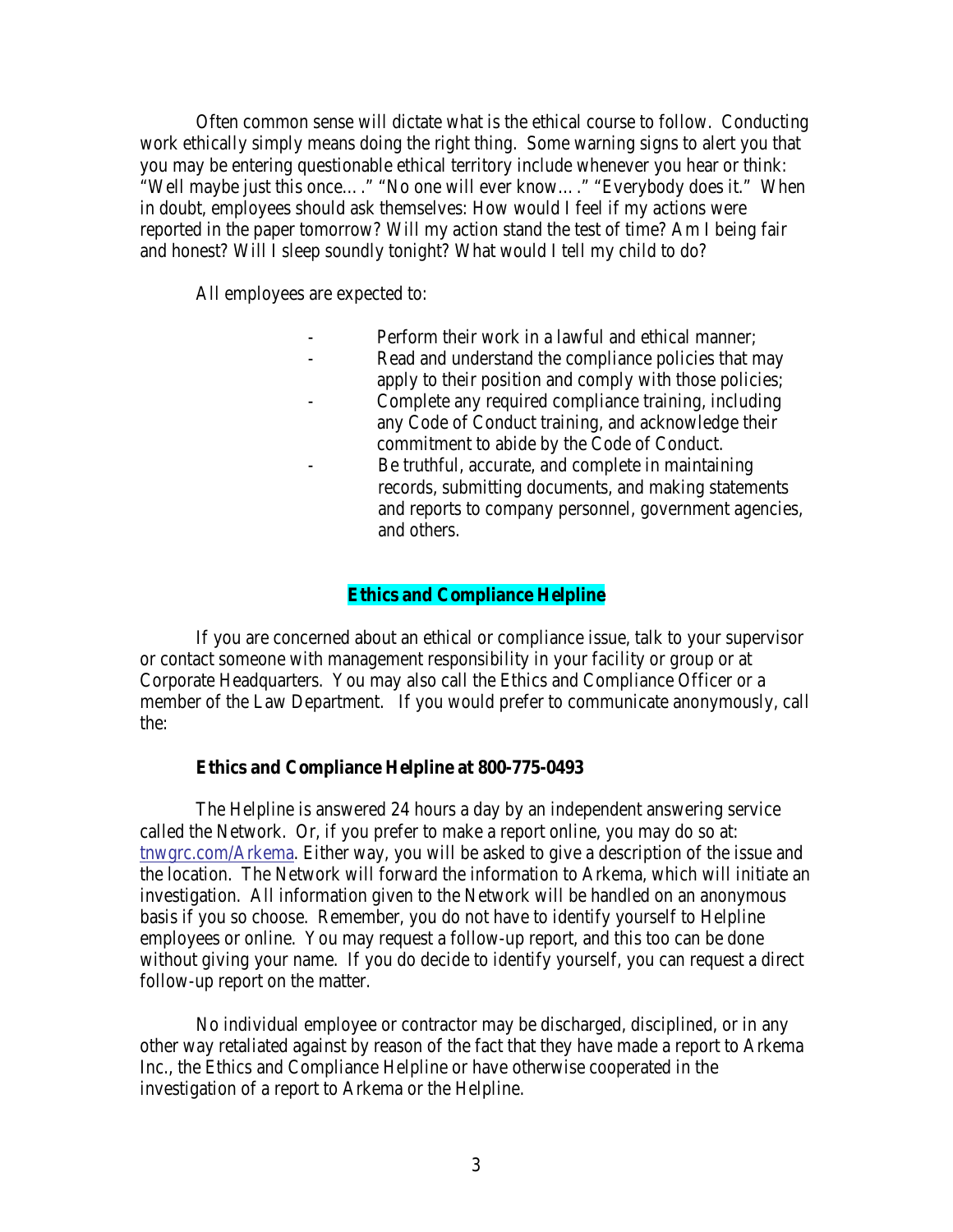### **SECTION 3 – Health, Environment and Safety**

Arkema subscribes to the concepts of continuous improvement, product stewardship and sustainable development. Arkema is committed to managing its business activities to meet the requirements of all applicable laws and regulations relating to health, environment and safety and the guiding principles of Responsible Care® codes. Arkema will operate its facilities and manage related activities in a manner that protects the environment and the health, safety and security of employees and the public; Arkema places safety and the protection of human health and the environment at the center of its objectives. Upholding Arkema's commitment to health, environment and safety matters is a core responsibility of each employee. This includes:

- a. Understanding your role in carrying out Arkema's HES policies and procedures.
	- Arkema's safety requirement and commitment to environmental protection shall never be compromised for any reason: every employee must stop an operation or report to the responsible party if it happens to be unsafe or is detrimental to the environment.
	- It is the duty of every individual to perform tasks as per the site safety and environmental rules. These rules apply to everyone including contractors, visitors and Arkema employees.
	- No critical operation can be performed without proper risk assessments and formal work permits.
- b. Conducting your day-to-day activities in a manner that complies with all applicable company and legal requirements.
	- All individuals have to feel responsible for their safety, the safety of their co-workers and the protection of the environment.
	- Everyone's vigilance and action must be aimed at avoiding accidents and environmental incidents.
- c. Communicating immediately every accident or safety or environmental environmental incident to proper supervision or other responsible parties or as appropriate.

The Company's HES Policies can be obtained upon request.

In addition, the requirements of federal law, such as the Toxic Substances Control Act (TSCA) and Federal Insecticide, Fungicide, and Rodenticide Act (FIFRA), work as an early warning mechanism for chemicals with harmful effects to human health or the environment. Employees are required to keep records, and possibly report to EPA, on any claims that a chemical that we manufacture, process, import or distribute in commerce has or may have caused such harm. The TSCA and FIFRA Policy may be obtained upon request..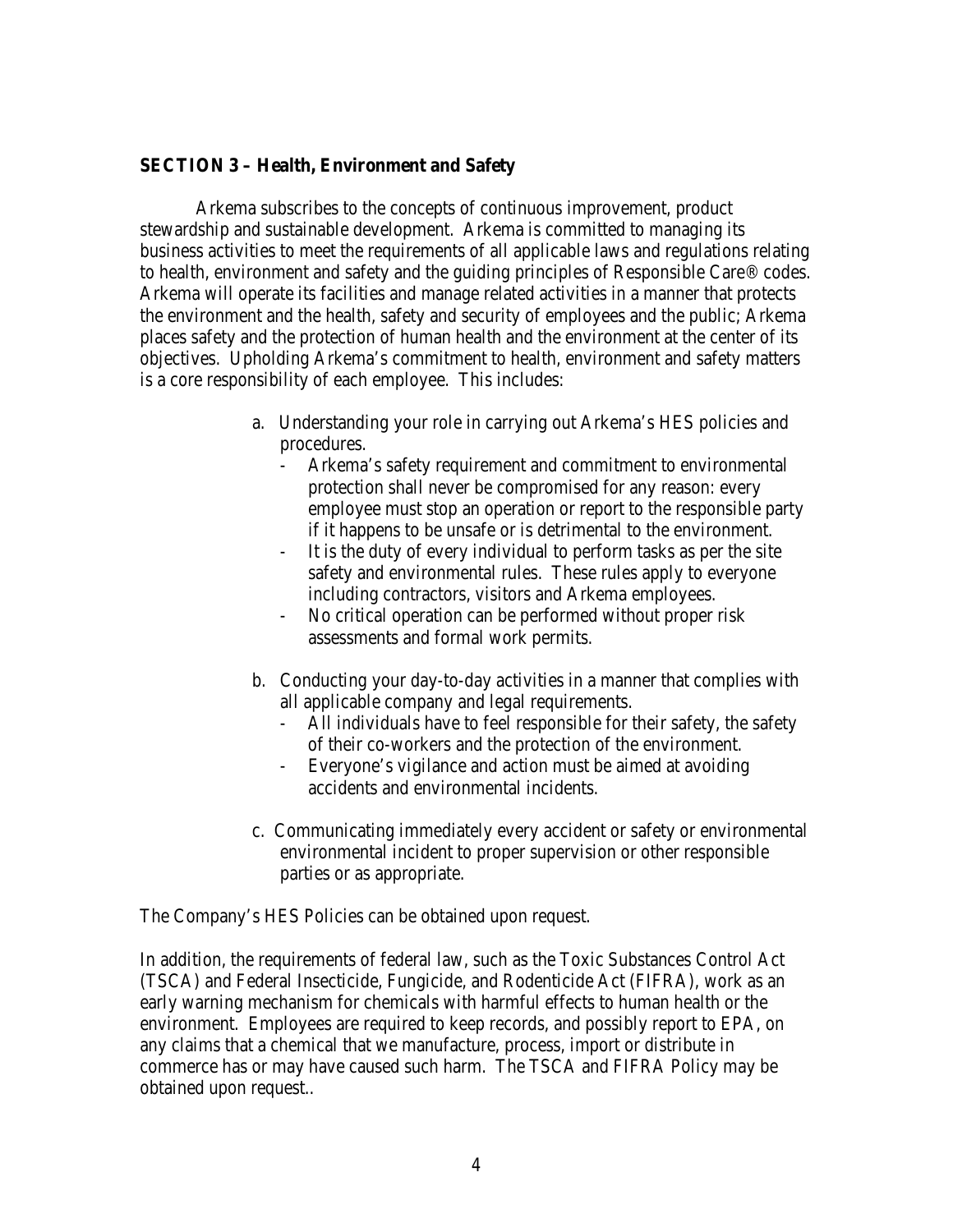#### *Other Resources:*

The following are available on the Company's Intranet

- **•** HSE Corporate Manual
- **•** Additional Policies and Procedures on HES matters

### **Company Security**

The security and protection of people is an overriding priority of all Arkema's business activity. It is the goal of the Company to protect persons, property, information and the environment from potential acts of violence, destruction or theft directed at the company, its employees or facilities. This commitment is guided by the Company's core values and ethical business practices. These core values include professionalism, respect for employees, neighbors and the public, and a concern for health, safety and the protection of the environment. The Arkema Security Policy can be obtained upon request.

#### **Section 4 – Respect for Our Employees**

### **Anti-Harassment**

Employees, vendors and customers are entitled to work in an environment free from unlawful harassment based on sex (with or without sexual conduct), race, color, religion, national origin, age, disability or sexual orientation or gender identity. Harassment or retaliation on the basis of an individual's opposition to unlawful discrimination, or opposition to any other unlawful act, also is strictly prohibited. The term "unlawful harassment" refers to any unwanted sexual attention or unwanted behavior engaged in because of a person's sex, race, color, religion, national origin, age, disability, sexual orientation or gender identity, that:

- 1. Involves a stated or implicit threat to the victim's employment status;
- 2. Has the purpose or effect of interfering with an individual's work performance; and/or
- 3. Creates an intimidating or offensive work environment.

Anyone believing that he or she has been subject to unlawful harassment should speak with their supervisor, the Ethics and Compliance Officer, Human Resources, members of the Law Department, or call the Ethics and Compliance Helpline. Those inflicting such behavior on others are subject to the full range of disciplinary actions, up to and including the termination of their employment. Likewise, acts of retaliation for reporting such conduct will be subject to the same range of disciplinary actions. The Anti-Harassment Policy can be obtained upon request.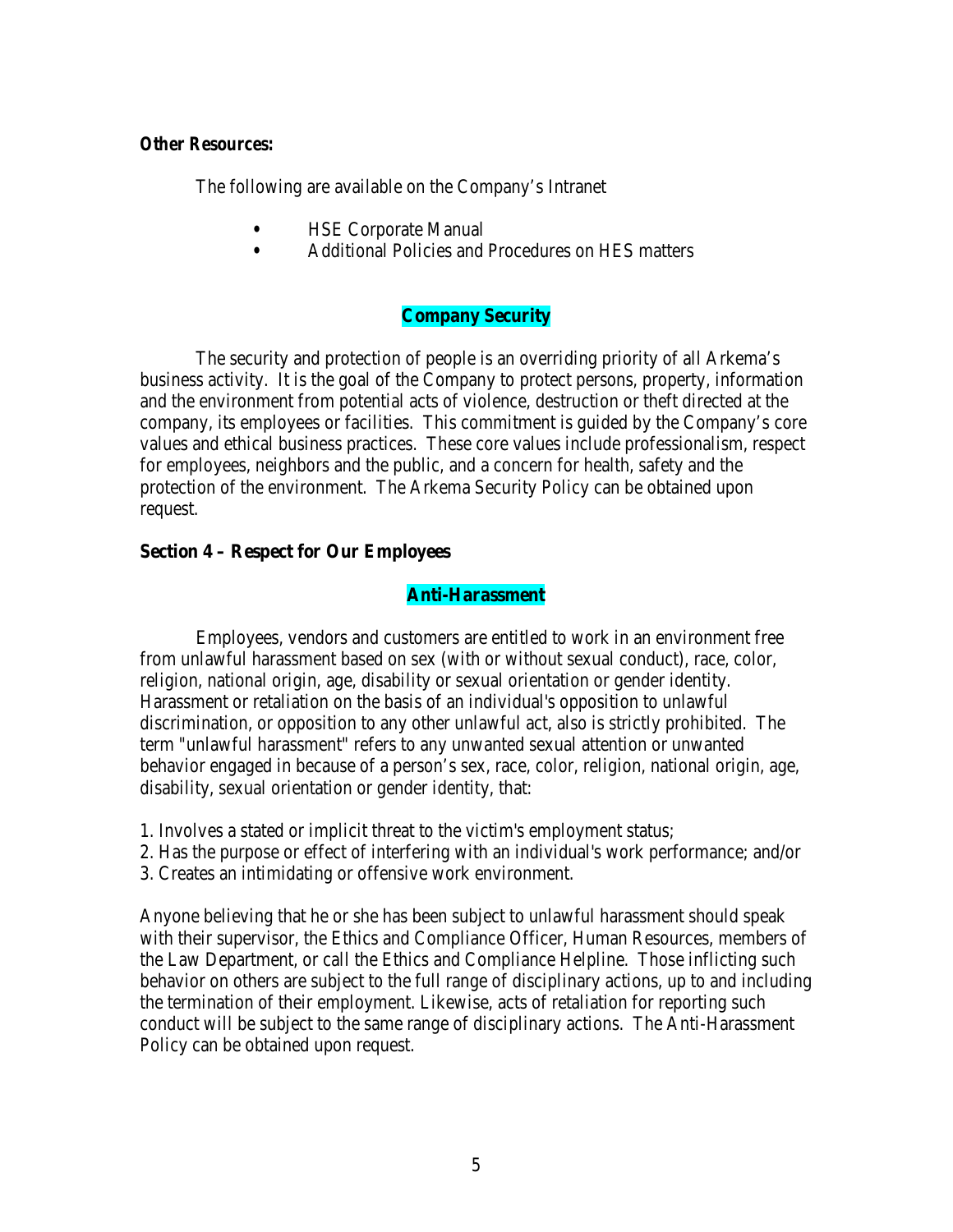#### **Confidential Employee Information**

Records of current and former employees are uniformly maintained throughout Arkema in compliance with applicable law and standards of confidentiality. Arkema will request and retain only that information required for business, administrative or legal purposes. Information will be maintained in an accurate and current status, and may be maintained as hard copy or in electric format as the company deems appropriate. Strict limitations are placed on the internal availability of personal information to company management even with a clear need to know. Arkema will not, except in specific circumstances provided for in the Arkema Employee Records Policy, release information to outside sources without prior written approval from the employee. The Arkema Employee Records Policy may be found:

### **Equal Employment Opportunity**

Arkema provides equal employment opportunity for all employees and prospective employees without regard to race, color, age, religion, national origin, sex, sexual orientation or status as a Vietnam Era Veteran and for qualified individuals with disabilities, with or without a reasonable accommodation. In this regard, Arkema ensures that all personnel actions such as compensation, benefits, transfers, layoffs, recalls, company sponsored training, education, educational assistance and social and recreation programs will be administered without regard to these factors. Arkema's Equal Employment Opportunity Policy can be obtained upon request.

#### **Family and Medical Leave**

Eligible employees may be entitled to unpaid leave under the federal Family and Medical Leave Act (FMLA) for specified family and medical reasons. Arkema may require employees to substitute paid leave for unpaid leave in certain cases. FMLA leave will be granted to eligible individuals for up to twelve weeks. Employees returning from leave will generally be reinstated to the same or equivalent position, with equivalent pay, benefits, and other terms and conditions of employment. The Family and Medical Leave Policy can be obtained upon request.

### **Immigration**

Arkema is committed to complying with the immigration laws of the United States. Arkema will not discriminate against individuals who are legally permitted to work in the United States based on their country of origin or citizenship status. It is also Arkema's policy not to employ in any capacity any individual who is not authorized to work in the United States. All new employees must complete a Form I-9 at the commencement of employment. In addition, no Arkema location or facility may employ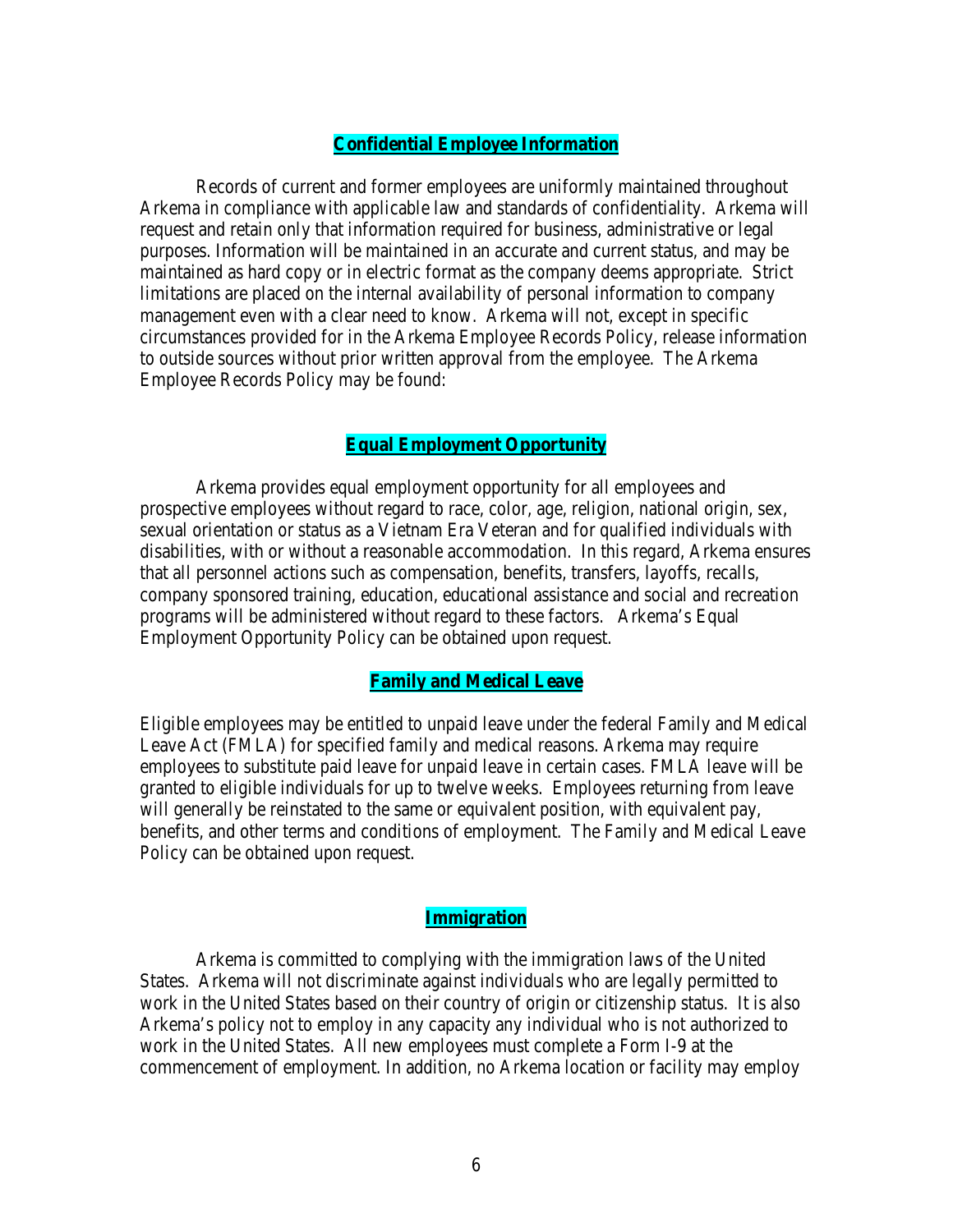a foreign national in the H-1B nonimmigrant classification without the prior written approval of the Vice President of Human Resources and Communications.

### **Wage and Hour**

Arkema fully complies with the Fair Labor Standards Act. Accordingly, each position will be evaluated as to whether it is exempt or non-exempt from the requirement to pay overtime. Every employee in a non-exempt position will be paid one and a half times their regular rate for every hour over forty they work in a work week. Compensatory time off may not be substituted for overtime pay. Employees are responsible for obtaining approval from their supervisor in advance of working overtime and for ensuring that their time sheets correctly reflect the number of hours they have worked.

### **Workplace Violence**

Arkema provides a work environment that is free from violence, threats of violence or intimidation for all personnel. Violence, threats of violence or intimidation of another individual in the workplace are never appropriate and will not be tolerated. All employees who observe or experience an act or threat of violence or intimidation should report it immediately to one of the following: any supervisor, the Site Manager, Human Resources Manager, or a member of the Threat Assessment Team. All reports of incidents regarding acts or threats of violence will be taken seriously and dealt with immediately and appropriately. Arkema's Workplace Violence Policy can be obtained upon request**.**

#### **Section 5 – Business Practices**

#### **Access And Use of Electronic Data And Communications Systems Policy**

Arkema provides computer and other electronic data and communication equipment and systems for its employees for business purposes. The Access and Use Policy covers the authorized use, unauthorized use, disclosure, loss, and damage of Arkema Inc. electronic data and Systems. It applies to the security, integrity and confidentiality of information created, obtained, or maintained by Arkema employees. Employees with questions concerning their rights and responsibilities when accessing electronic data and communication equipment and systems should review the full policy, can be obtained upon request.

### **Antitrust**

The United States has enacted antitrust laws to protect and promote free and open competition for the benefit of consumers. In general, antitrust laws prohibit certain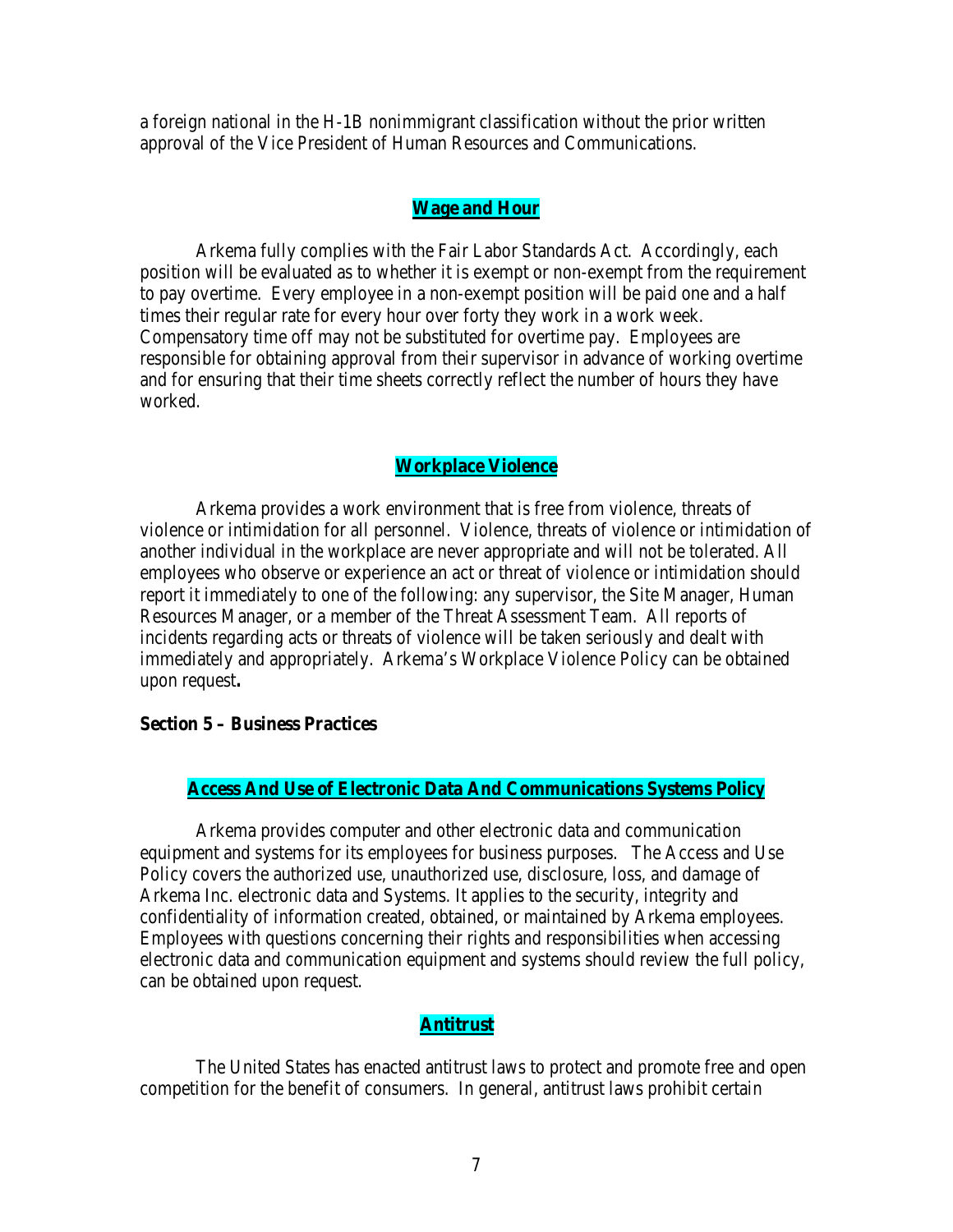monopolies and agreements that unreasonably restrain trade. Arkema requires full compliance with all applicable federal and state antitrust and competition laws and those of foreign jurisdictions. Certain employees are also required to complete periodic antitrust training.

 Antitrust laws are very complex. Questions about these laws and how these laws apply to specific business transactions must be discussed with the Law Department. In particular, employees who are involved in sales, marketing, pricing, or who meet with competitors in venues such as trade association meetings, need to be especially aware of the rules relating to antitrust.

The antitrust compliance policy can be obtained by requests. This policy, and the applicable law, prohibits such activities as:

- **•** *Price Fixing (including informing competitors of future price increases)*
- **•** *Bid Rigging*
- **•** *Minimum Resale Price Maintenance*
- **•** *Market Allocation*
- **•** *Tying Arrangements*
- **•** *Predatory pricing or conduct*
- **•** *Unfair or deceptive acts or practices*
- **•** *Boycotts*

In addition, you should consult with the Law Department if you are contemplating:

- **•** *Distributor and Customer Terminations*
- **•** *Exclusive Dealing*
- **•** *Restrictions on resale or use*
- **•** *Price Discrimination*
- **•** *Joint ventures, mergers and acquisitions, and licensing of technology*
- **•** *swap agreements*

## *Other Resources*

The following antitrust guides are available on the Company's Intranet under Departments>Law:

- **• Antitrust Compliance Guide**
- **• Price Signaling**
- **• Resale Price Maintenance**
- **• Participation in Trade Associations**
- **• Joint Procurement Arrangements Among Competitors**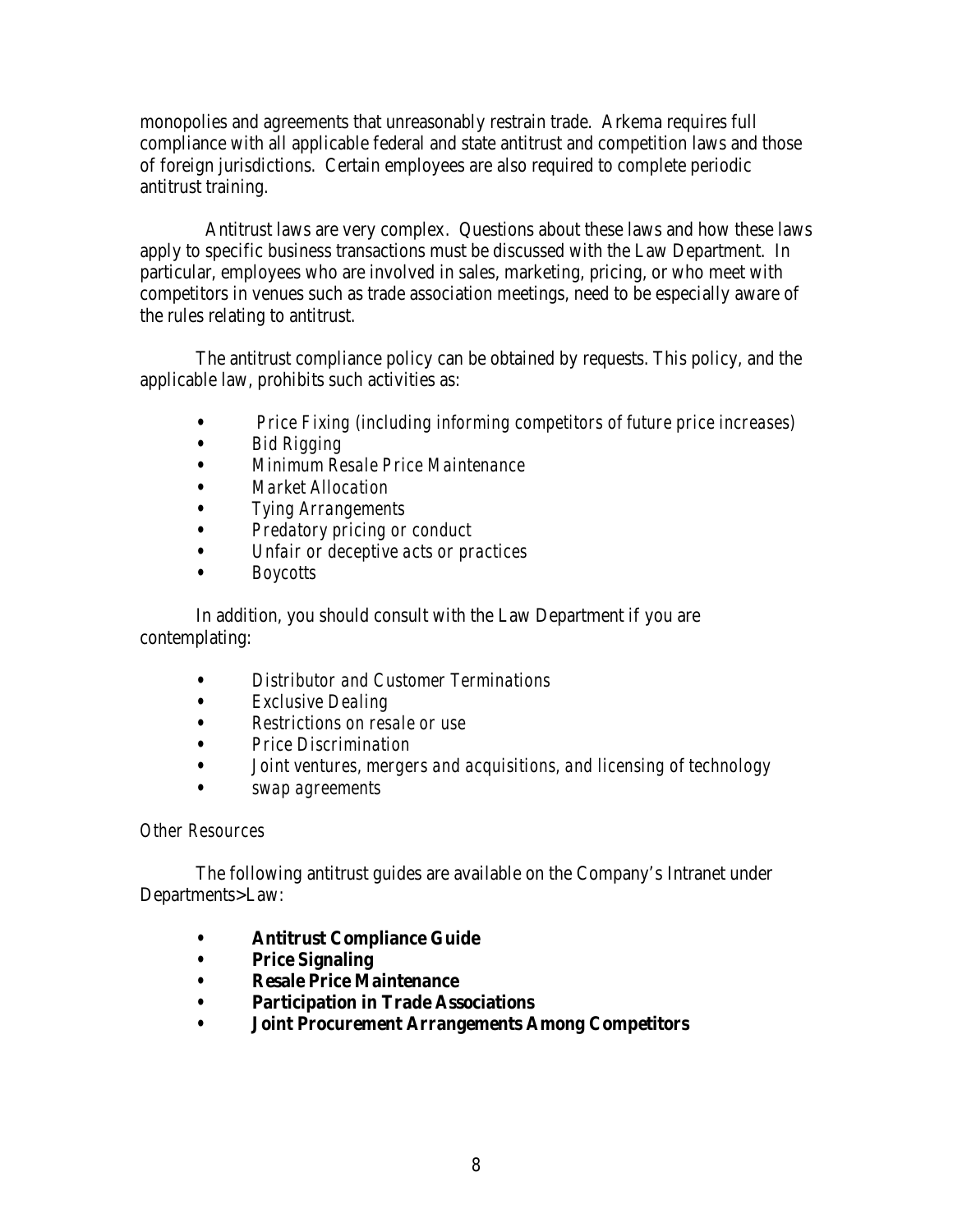## **Business Ethics**

It is the policy of the company to conduct its business activities honestly and ethically. Arkema's Business Ethics Policy sets forth certain ethical standards to be applied by all employees in the conduct of the business of the company. In addition to legal, ethical and respectful behavior, all employees are expected to protect and safeguard Arkema's assets. The Business Ethics Policy can be obtained upon request.

## *Key Elements of the Business Ethics Policy include:*

# **•** *Conflict of Interest*

A conflict of interest may arise in any situation in which an employee's loyalties are divided between business interests that, to some degree, are incompatible with the interests of the company. All such conflicts should be avoided. An employee should not perform work outside the company that (a) is incompatible with their employment with the company; (b) competes with the company; or (c) uses Arkema's assets for any non-Arkema purpose.

# *• Gifts and Favors*

The purpose of gifts and entertainment in business is to create goodwill. An employee may not accept a gift, favor or service of more than modest value. If an employee believes that refusal of a gift of more than modest value might adversely affect Arkema's interests, the matter should be referred to the employee's supervisor, the Ethics and Compliance Officer, or the Law Department. Likewise, an employee also may not give a payment, gift or service to anyone for the purpose of unduly influencing the recipient or to secure preferential treatment.

### **•** *Personal or Family Interest*

Employees should promptly disclose to the Ethics and Compliance Officer any personal interest of the employee or any immediate family member of the employee in any company that does business with the company. Employees should use the Business Ethics Disclosure form found on the Company's Intranet to disclose this information. Employees may not, without the prior approval of the Ethics and Compliance Officer, have a financial interest in, be employed by, hold office in, or be director of any supplier or customer of Arkema, or in any organization with which Arkema is doing business, excluding publicly traded stock in an amount equal to less than 5% of value of the issuing company.

# *• Misappropriation of Company Assets*

Employees are responsible to use Arkema assets for legitimate company business purposes only. Employees may not use or direct Arkema assets to benefit the employee, or a family member of the employee.

# **•** *Political Contributions*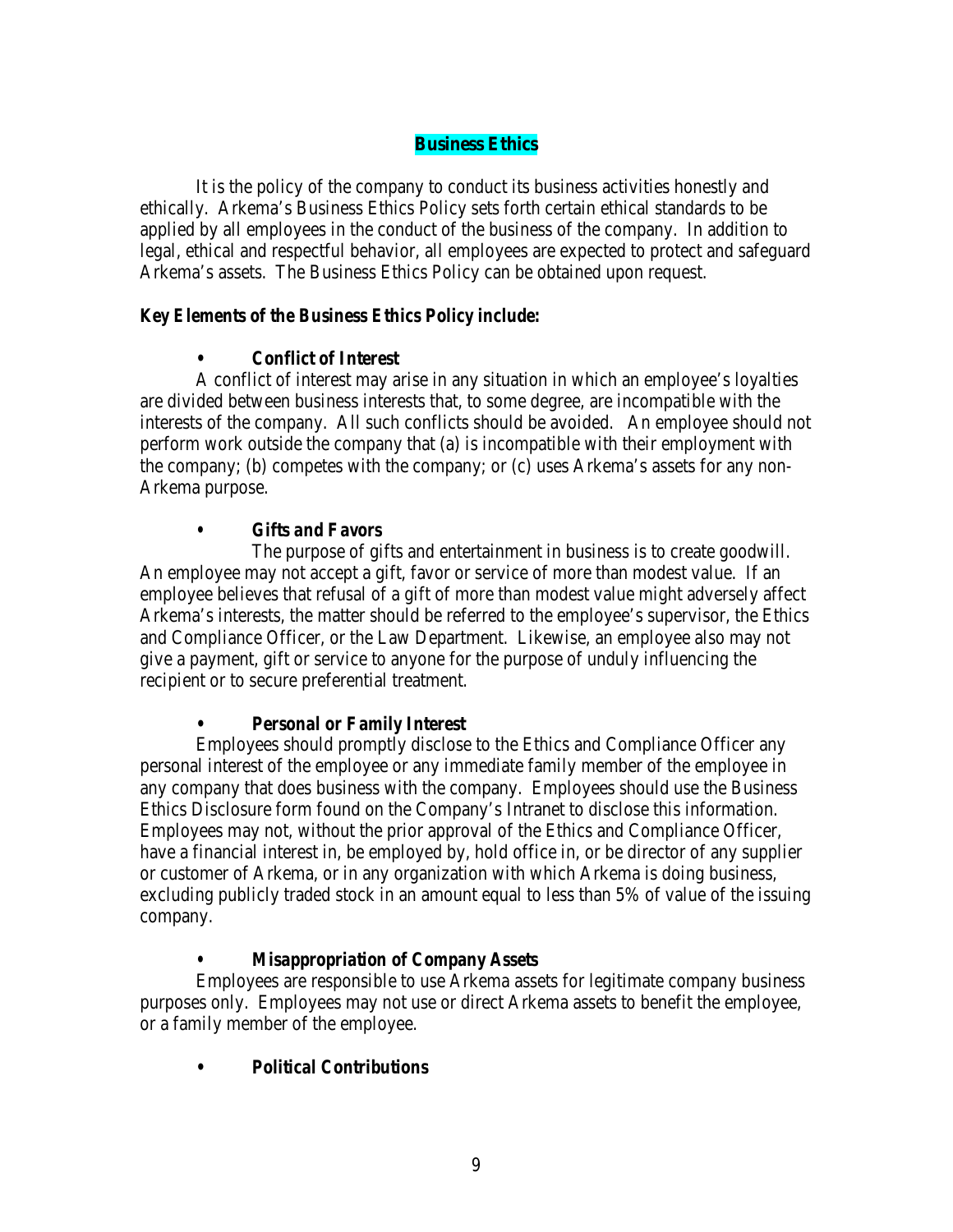Employees may not make or solicit contributions in Arkema's name or with any company assets to any political party, campaign, group or candidate. Employees may make contributions to the Political Action Committee organized by Arkema employees.

## **•** *Books and Records*

Employees must reflect all financial transactions accurately in the books and records of the company. This includes such records as accounting records, financial reports, sales reports, inventory reports, expense accounts, time sheets and other documents reflecting any other type of business transaction. If an employee believes that information may not be accurately reflected in Arkema's books or records, the employee must bring this information to the attention of their supervisor, the Ethics and Compliance Officer, a member of the Law Department, or make a report on the Ethics and Compliance Helpline immediately.

# **•** *Negotiation for Future Employment*

Employees representing the Company in its dealings with any other company or person shall not negotiate for their future employment with that company or person.

# *Other Resources*

The following additional resources are available on the Company's Intranet under Departments>Law.

• Business Ethics Disclosure Form

# **Government Procurement**

Arkema from time to time enters into transactions with the United States Government. For example, Arkema may sell product to the Government or submit a bid or proposal to the Government with the objective of obtaining business from the Government. In its dealings with the Government, it is critical that employees and agents of the company exercise a high level of integrity and ethical behavior and avoid conduct or practices that may give rise to even an appearance of impropriety. All cost and pricing information must be accurate. Costs submitted for reimbursement must be reported accurately. No payments or gratuities may be offered or received in any dealing with the Government. The Government Procurement policy can be obtained by request.

# **Lobbying**

Arkema is engaged in a dialogue with federal and state elected and senior administrative officials on a host of public policy issues that impact the economic health and competitiveness of the company. While these discussions are entirely appropriate and help to inform those in government with policy-making authority, the public has an interest in understanding the nonpublic communications that occur between the business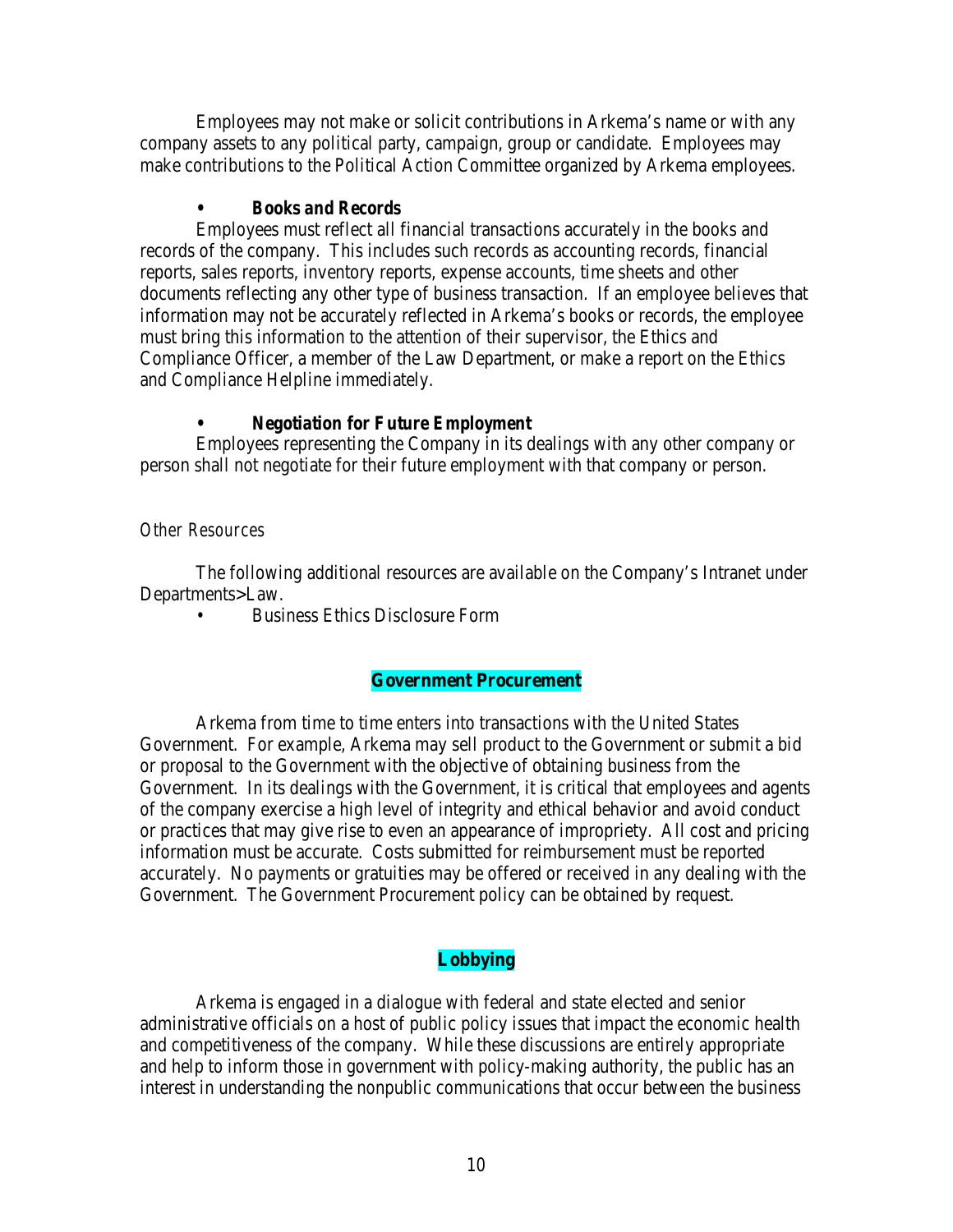community and government officials. Federal, and some state, laws require Arkema to report all lobbying activity directed to "covered officials," as well as all relevant expenses, and to specify the legislative or regulatory issue(s) discussed.

Employees whose work activity brings them into contact with government officials on policy issues must be familiar with the company's reporting responsibilities. *If you are uncertain as to whether or not your "contact" with a government official qualifies as reportable, report the meeting and describe the subject matter or purpose of the meeting as required by the Monthly Lobbying Activity Report form. Government Affairs will determine whether or not the meeting or "contact" qualifies for reporting and will review the matter with you should further clarification be needed.* The Lobbying Disclosure/Compliance Reporting Policy can be obtained by request.

### **Records Retention**

Arkema has adopted a Records Management Program to guide employees in managing the company's business records in a timely and cost-effective manner. Arkema business records include all written, recorded or graphic material created or received by the company in the course of business. All records vital for the ongoing operations of the business, or required to be retained by law, shall be identified, appropriately safeguarded and maintained. All records not necessary for legal or business reasons and not required to be retained by law shall be destroyed in accordance with the Records Management Program in order to reduce the high cost of storing, indexing and handling the vast amount of documents that would otherwise accumulate. The Corporate Records Management Program and the Records Retention Schedule can be obtained by request.

Record retention policies related to Health, Environment and Safety records may be obtained by request.

Any employee who has reason to believe a Record subject to a Record Preservation Directive is in danger of being discarded, destroyed, altered, mutilated, concealed, covered up, falsified, deleted, removed or otherwise disposed of must **immediately** take steps to prevent such action from occurring and report the matter to Arkema's General Counsel**.** Employees should know that a Record Preservation Director supercedes, and has precedent over, the records retention policy. *Any person violating this policy may be subject to (1) criminal prosecution for obstruction of justice, contempt of court or other criminal violations, which may be punishable by substantial fine, imprisonment or both; (2) civil liability to third parties and/or the company; and/or (3) disciplinary action by the company, including termination of employment. Disciplinary action, including termination of employment, may also result for failure to honor a Record Preservation Directive.*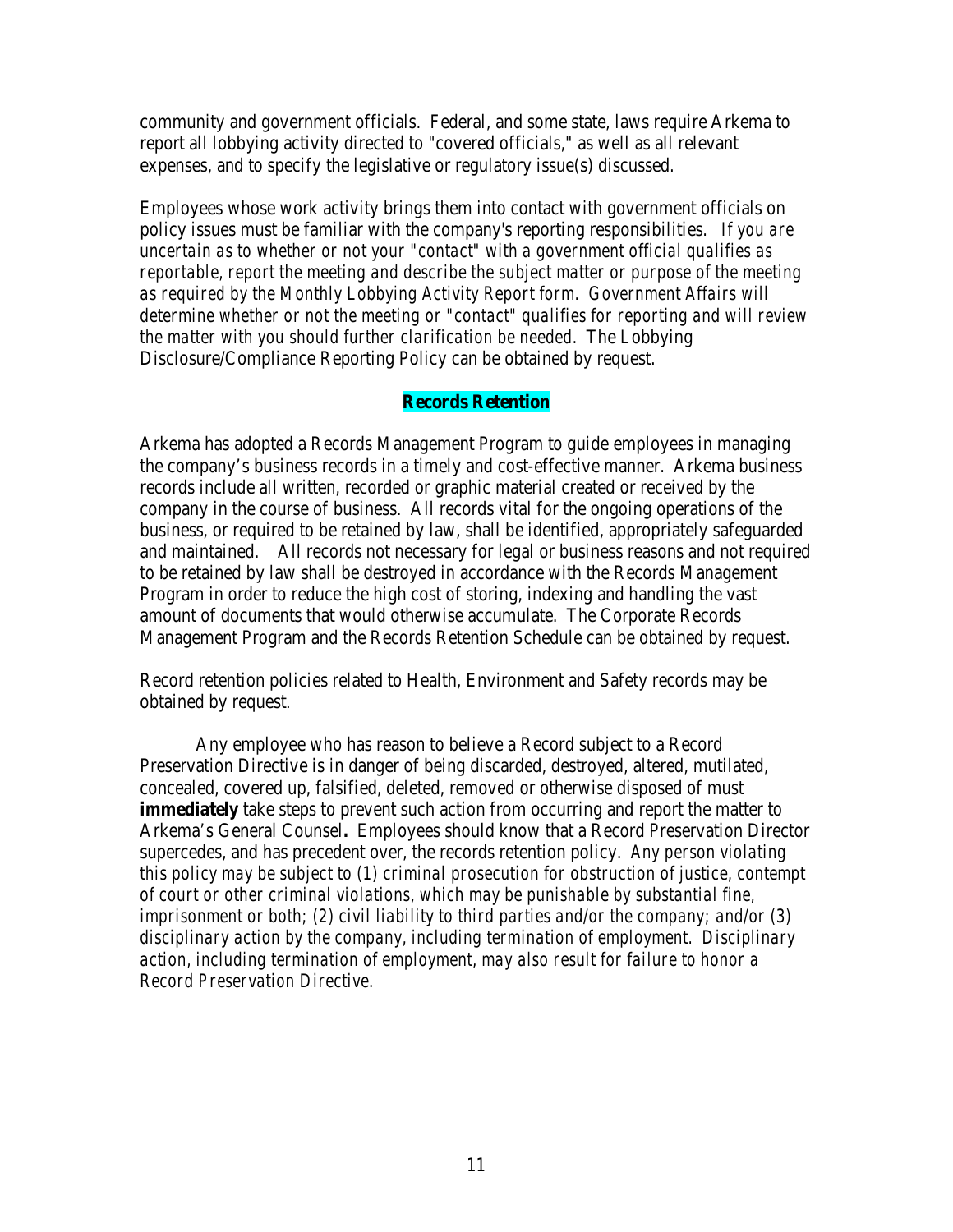### **Securities Trading**

The United States has insider trading laws that prohibit trading in a company's stock while in possession of material, nonpublic information about that company. You may learn of material inside information about Arkema, its parent company, or one of its affiliates or another company before this information is known publicly. It is against the law to buy or sell stock in any company while possessing material nonpublic information about that company, or to pass this information on to someone else who then buys or sells stock. Material information is information that a reasonable investor would consider important in deciding whether to buy, hold or sell the security. Nonpublic information is information that has not been made generally available to the investing public. Insider information may include among other things, knowledge about new products, financial data, acquisitions or divestitures, or business strategies. The Insider Trading Policy and Guidelines may be obtained by requests.

#### **Section 6 – International Trade**

#### **Export Compliance**

Arkema is committed to compliance with laws and regulations applicable to exports and re-exports. Some of our products, technologies and data may have a dual use. In the hands of the wrong company or individual these products, technologies or data could be used to for improper purposes, such as to develop weapons or other defense related articles. There are various regulations and other requirements that apply to international shipments and sales. All employees involved with the sale or shipment or goods, *including samples,* destined for any foreign country must be familiar with and comply with these requirements. Employees involved with international trade must remain aware of the Parties listed on the U.S. Government's Denied & Debarred Parties List. The Export Compliance Policy can be obtained by request**.** To facilitate compliance, Arkema has also developed an Export Procedures Manual and appointed Export Control Personnel. All employees must secure advice from the Export Control Personnel whenever there are questions concerning the proper application of the laws and regulations applicable to exports and re-exports.

- **•** Employees involved with international sales or shipments should be familiar with:
	- o The Bureau of Business of Industry and Security (BIS)'s export and re-export regulations, including those applicable to the Company's exports or re-exports of dual use commodities, technology, defense articles and technical data. (see [www.bis.doc.gov](http://www.bis.doc.gov/) and the Company's Export Manual);
	- o US Bureau of Customs and Border Protections (CBP) regulations applicable to exports (see [www.cbp.gov\)](https://www.cbp.gov/)
	- o International Traffic in Arms Regulations (ITAR) of the Department of State (see [www.pmdtc.org](http://www.pmdtc.org/) and the Company's Export Manual);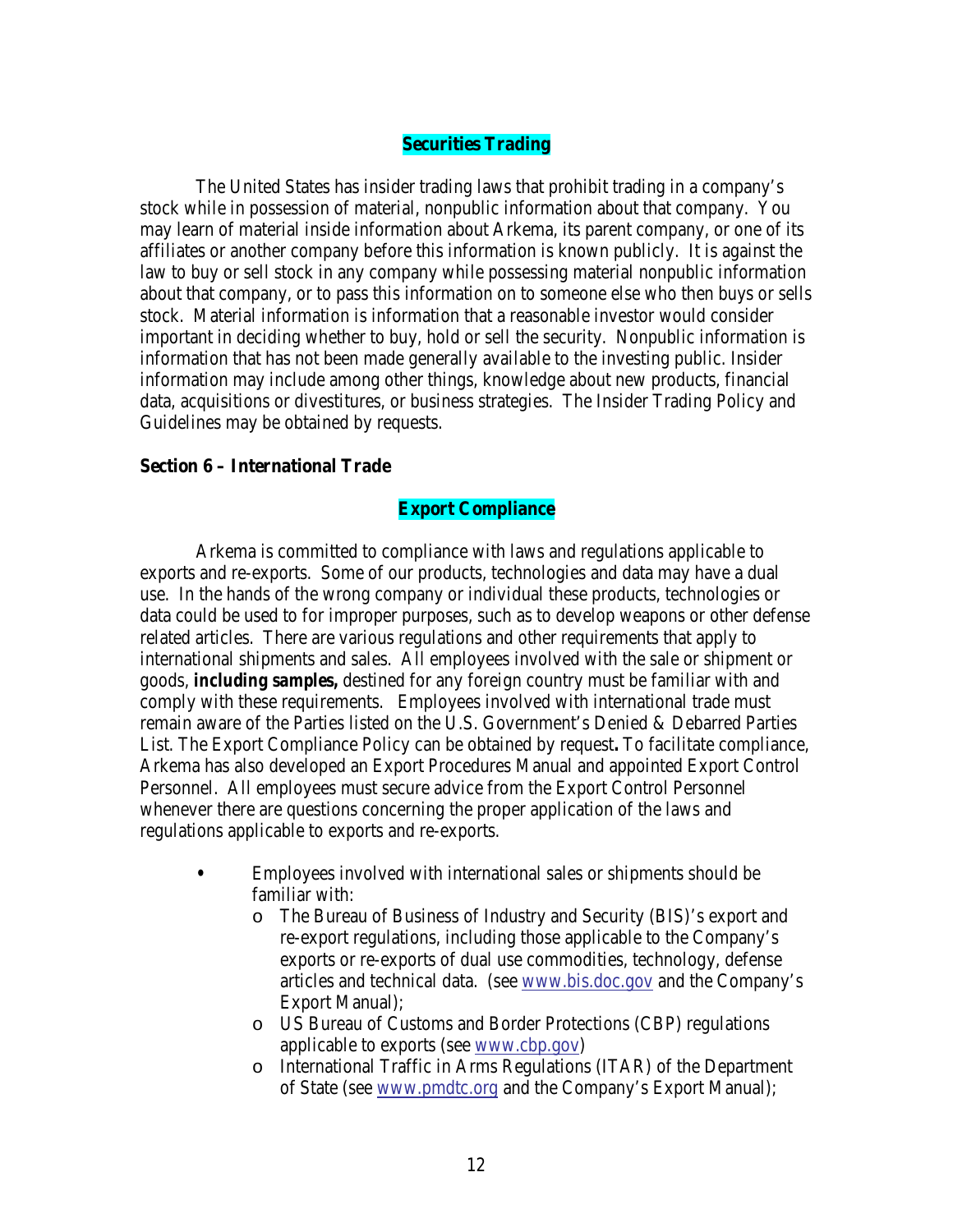- o Denied & Debarred Parties List (see [www.bis.doc.gov\)](http://www.bis.doc.gov/)
- o Export Clearance Requirements promulgated and administered by the US Census Bureau (see [http://www.census.gov/foreign](http://www.census.gov/foreign-trade/regulations/index.html)[trade/regulations/index.html\)](http://www.census.gov/foreign-trade/regulations/index.html).

### **Foreign Corrupt Practices Act**

Arkema manufactures, distributes and sells products outside the U.S. through a variety of arrangements, including subsidiaries, joint ventures, and licensees. All employees, and others acting on behalf of the company, who are engaged in any activity that relates directly or indirectly, to sales to, or contacts with, foreign government officials on behalf of the company, must be knowledgeable about the requirements of the Foreign Corrupt Practices Act (FCPA) and the Anti-Bribery Act. A company employee, an agent or consultant cannot offer anything of value to a government official anywhere in the world to obtain or keep business. If you are in doubt about whether a payment is a permissible business expense or a payment prohibited by the FCPA, consult with the Law Department. Arkema and its employees are required to keep accurate books and records regarding payments to government agencies and officials. Even small permissible payments to government officials must be recorded properly. The Arkema Foreign Corrupt Practices Act can be obtained by request.

#### **U.S. Antiboycott Laws**

Arkema and its worldwide affiliates over which Arkema has control, or in which Arkema owns, directly or indirectly, an interest of 10% or more, and their employees, shall comply with all applicable antiboycott laws of the United States. Generally, the laws prohibit any action which has the effect of furthering or supporting a restrictive trade practice or boycott against a country friendly to the United States or against any U.S. person (including United States companies). In addition, the laws require that certain requests that Arkema participate in a boycott be reported by the company to certain federal agencies. Further, the laws impose fines for participating in a boycott, or for failing to report boycott related requests, and also impose criminal penalties for willful violations. Reportable requests that the company engage in boycott-related actions most often involve requests to participate in or cooperate with the Arab boycott of Israel. The Arkema Antiboycott Policy can be obtained by request.

### **Section 7 – Intellectual Property**

### **Copyright**

It is the policy of Arkema to comply with the provisions of the copyright laws and to observe the rights of others in respect of copyright. Particular attention is to be paid to prevent unauthorized copying of books and periodicals and to avoid unauthorized use of computer software. Use of unlicensed software and unauthorized copying of licensed software are prohibited. The complete Copyright Policy can be obtained by request.